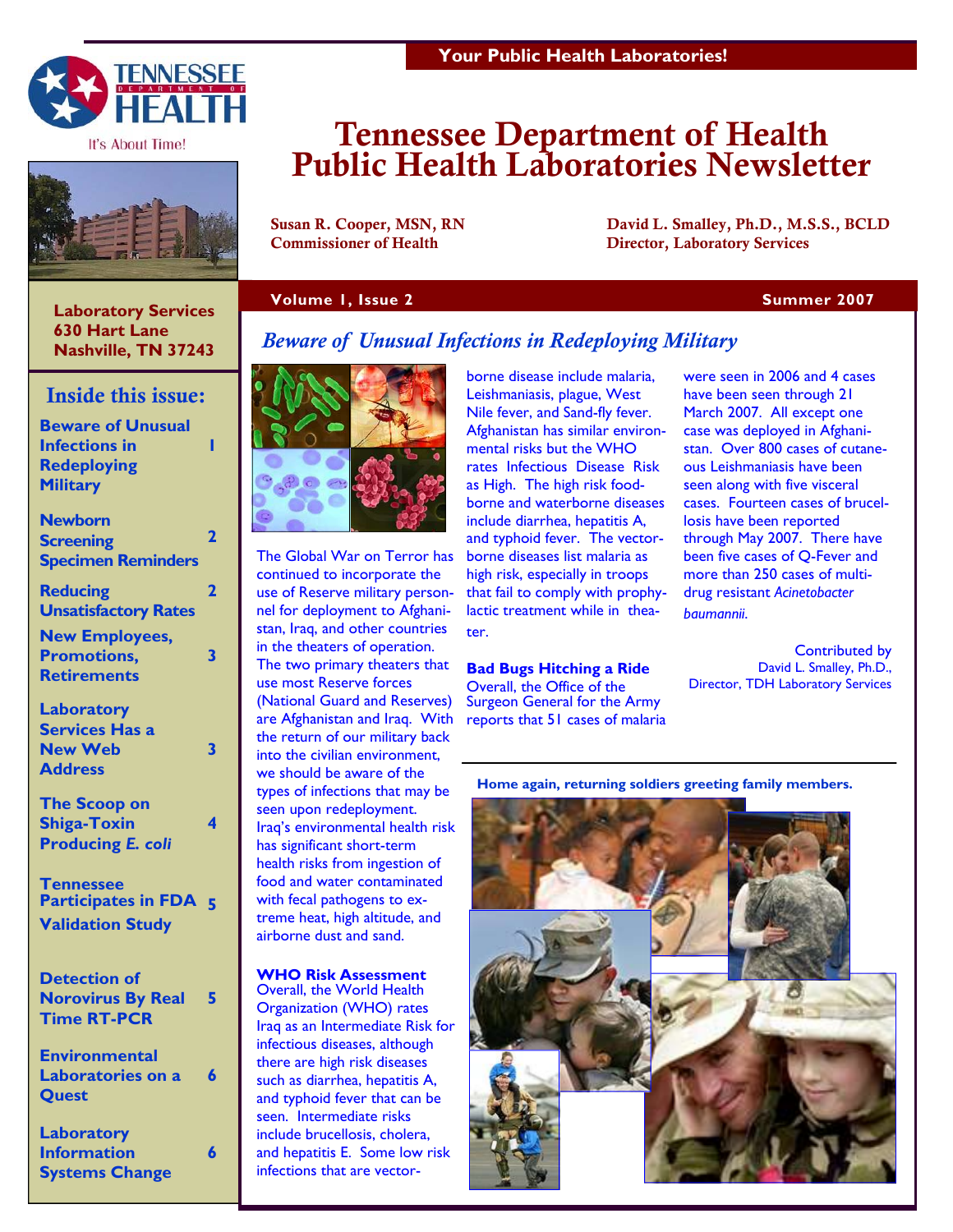# **Page 2**

# Newborn Screening Specimen Reminders

The purple Newborn Screening forms expired after July 31, 2007, and any specimen collected on these forms after this date will be unsatisfactory. The pink and green forms are still in-date and can be used after July. Forms are available at your local health department.

Same day testing begins on all specimens received before 1:30 p.m. on Monday through Friday. We urge health professionals treating crisis newborns or those indicating a higher risk for inborn errors of metabolism to contact the laboratory as soon as possible after specimen collection to expedite specimen transport to the laboratory.

To expedite specimen receipt, here are some tips about mailing that will ensure your specimens are delivered in good condition and timely received:

- 1. Specimens should be mailed to the lab between 3 and 24 hours after collection.<br>2. Send by priority mail or overnight. Remember, any delay in the summer months
- Send by priority mail or overnight. Remember, any delay in the summer months increases the chance that a specimen can be exposed to enough heat and humidity to affect test results which can lead to the need for an additional specimen.
- 3. Confirm that you are using the correct mailing address for the carrier used to send your samples to the lab.

For the U. S. Postal Service, the correct mailing address is:

Newborn Screening Department of Health Laboratory Services P.O. Box 305130 Nashville, TN 37230-5130



For Fed EX, UPS or other shipping services the address is:

Newborn Screening Department of Health Laboratory Services 630 Hart Lane Nashville, TN 37216

# Do Your Part to Reduce Unsatisfactory Specimens

Laboratory Services laboratorians have a characteristic you need to know about...

We really want to test your specimens. We go to great lengths to make sure that every sample that comes in satisfactory condition is processed and tested within the fastest turnaround time (TAT) possible. However, the cliché "Garbage in, garbage out" applies! And no matter how much we want to, unsatisfactory specimens cannot be tested.

Here are a few tips regarding GC/Chlamydia collection tubes. Make sure the urine is at the correct fill volume (pictured right). The volume should appear within the designated window. Fill too low or too high and the sample is unsatisfactory. Patient information should be placed lengthwise

on the tube (below) and not cover the volume window or the tube expiration date. Also, ensure that the tube only contains the proper blue swab (pictured lower right). We do not accept PACE tube transports.





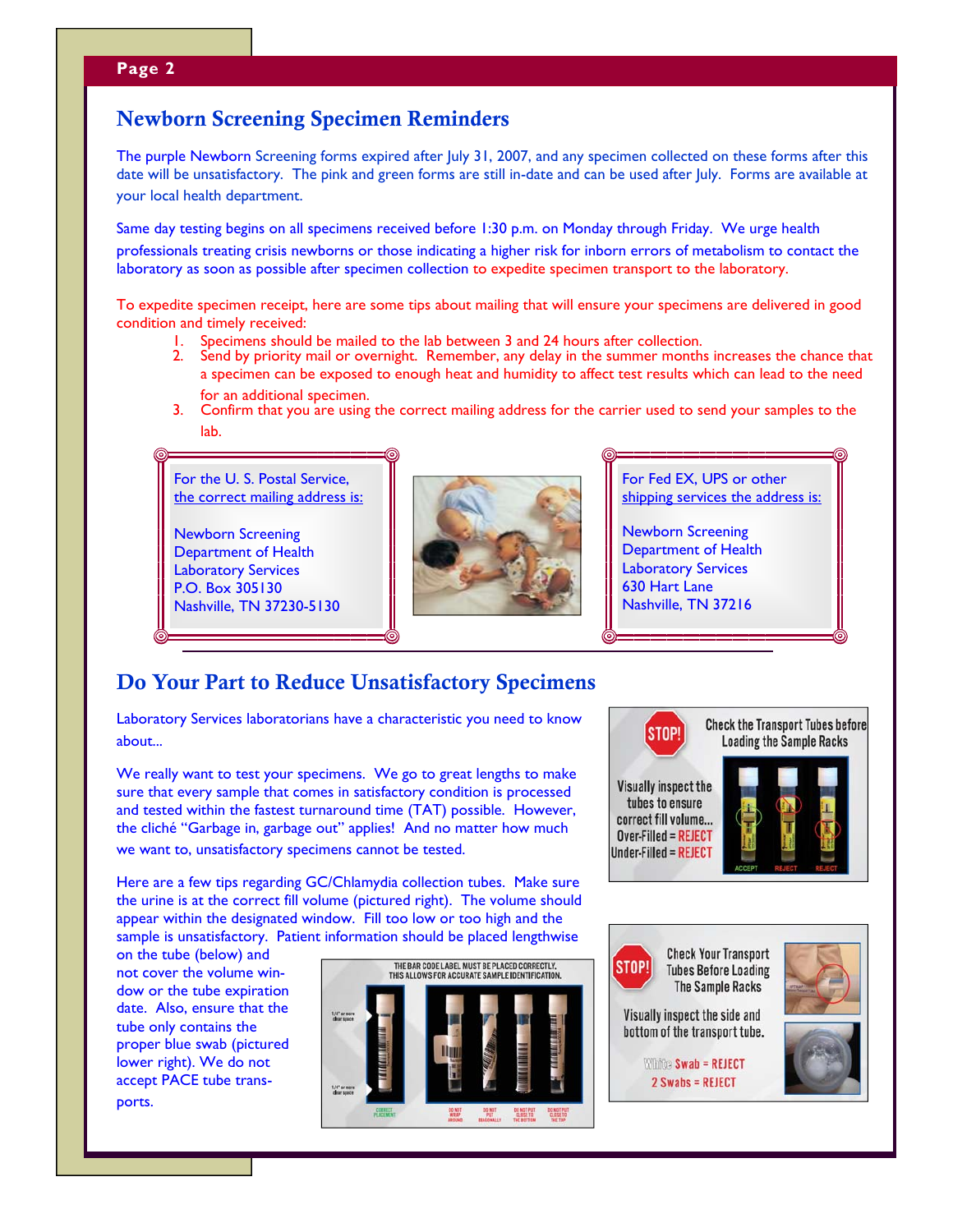### **Page 3**



# New Employees and Promotions

**Promotions Section/Location Effective Date** 

#### **New Hires** Section/Location Section Start Date

**Name Started Leapers** Clerk, Administration, Nashville 5/7/07 Irmgard Brown Bioterrorism Coordinator, Nashville 6/1/07 James Hitchman Chemist, Organic Chemistry, Knoxville 7/23/07 Gregory Harris Biologist, Aquatic Biology, Nashville 7/1/07 Keith Gaddes **Biologist, Aquatic Biology, Nashville** 5/1/07

Chris McKeever **Tandem Mass Spectroscopy Manager, Nashville** 5/1/07 Teresa Smith **Assistant Director, Clinical Division**, Nashville 7/16/07

#### $\Gamma$ <sub>c</sub>h Comicee Welcome New  $\overline{\text{H}}$ Lab Services Welcomes New 116 **Bioterrorism Coordinator**

Ms. Irmgard Brown (pictured) has joined the TDHLS as of June 1, 2007 as the Laboratory Bioterrorism Coordinator. Working in the recent past as the Tennessee CLIA Program Manager, Ms. Brown will be familiar to many in the laboratory community because of her position as a CLIA and State Laboratory Surveyor. Ms. Brown graduated from a medical technology program in Germany and worked for 24 years as an Medical Technologist in Germany, New Orleans, and in Nashville at St. Thomas Hospital. Ms. Brown will oversee Select Agent testing for the Central Laboratory in Nashville with oversight responsibilities extending to the regional laboratories in Jackson and Knoxville.

# Happy Retirement

Chuck Millstein, Manager of the Memphis and Shelby County Public Health Laboratory is retiring after 15 years with the Memphis and Shelby County Health Department. Prior to joining the health department laboratory, Chuck worked as a clinical laboratory manager in several states

including Colorado, Alabama, Texas, Arkansas and Mississippi. In addition, he served his country with

distinction and honor for 28 years as an Army officer, both active duty and reserve, receiving two Army Meritorious Service Medals and five Army Commendation Medals.



# Laboratory Services Has a New Web Address

Laboratory Services has a new website with more features and information to keep you informed about health related happenings in Tennessee and around the country. Visit our website for current information about food related recalls and other alerts issued by the CDC, FDA and EPA. Laboratory Services credentials, staff contact information, news about upcoming workshops, newsletters and other interesting topics are available there. Just go to:

**http://health.state.tn.us/Lab/index.htm** 



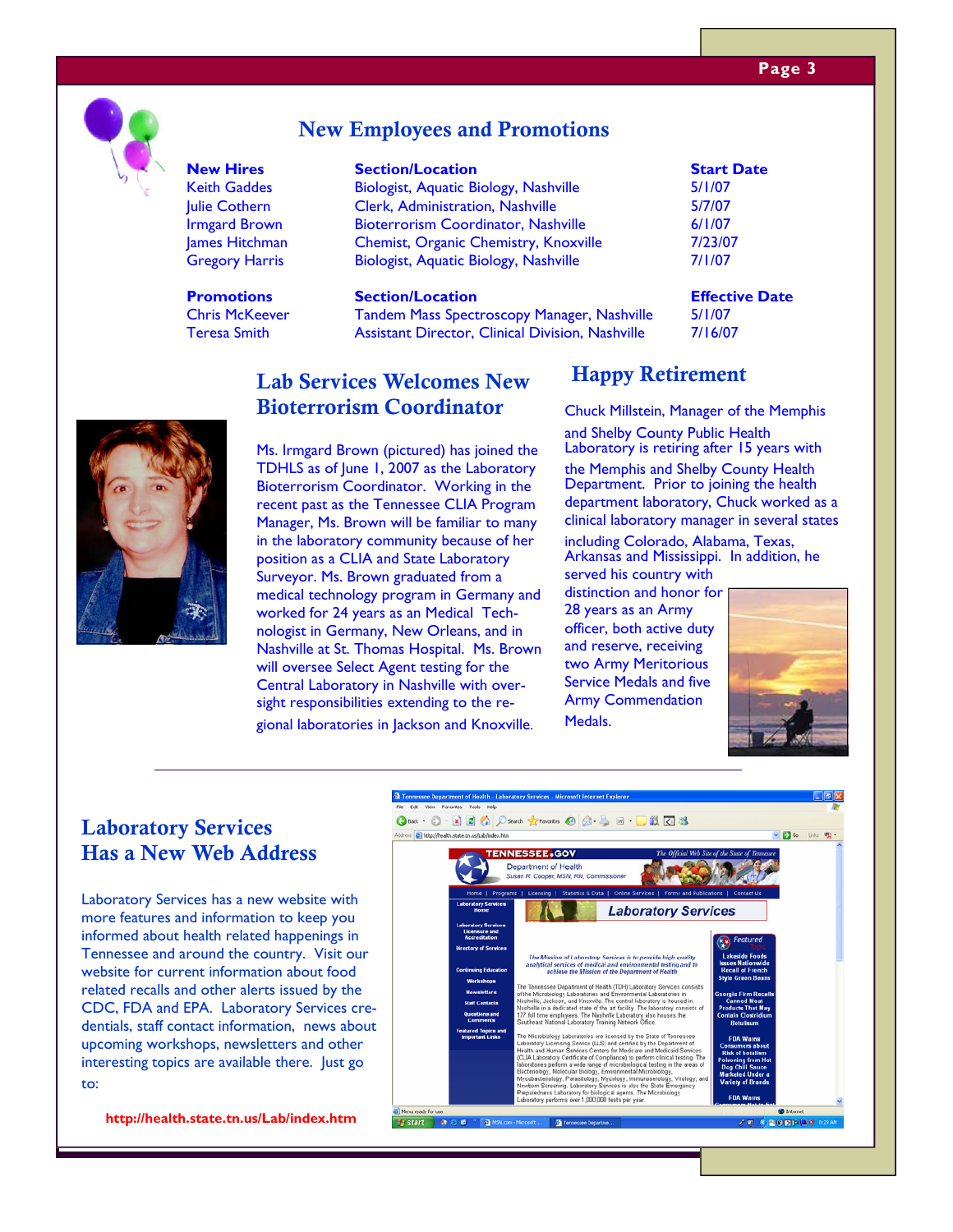### **Page 4**

# The Scoop on Shiga Toxin-Producing *Escherichia coli*

There are over 100 serogroups of Shiga toxin-producing *Escherichia coli* (STEC) known to cause disease. The most infamous of this group is *E. coli* O157:H7, or STEC O157:H7. This organism gained notoriety in 1982 when it was associated with severe diarrheal illnesses in the Northwest United States after persons consumed undercooked ground beef hamburgers found to be contaminated with STEC O157:H7.

Subsequently in 1994, an outbreak of diarrheal illness in Montana was attributed to STEC O104 as a result of persons consuming milk contaminated with fecal matter. This outbreak is regarded as the first realization that STEC's other than O157:H7 can cause significant disease. A second cluster of non-O157 STEC illnesses were reported in 1996 and illness in all individuals was linked to infection with STEC O111. In addition to recognized clusters of illnesses, individual cases of non-O157 STEC infection were being reported in conjunction with hemolytic uremic syndrome (HUS), a severe complication of Shiga toxin mediated disease that results in kidney failure. A report in 1996 linked a case of HUS in a young child with an STEC O103 infection.

By 2000, it was becoming evident that this group of non-O157 STEC organisms has the potential to cause outbreaks as well as severe complications of infection. The increased number of reports of non-O157 STEC infection prompted the Council of State and Territorial Epidemiologists (CSTE) and the Centers for Disease Control and Prevention (CDC) to suggest that *E. coli* disease reporting be expanded to include all STEC infections not strictly limited to O157:H7. Nonetheless, the true incidence, burden, and source of non-O157 STEC disease remains unclear.

New methodology to aid in identifying non-O157 STEC disease has concentrated on screening assays designed to identify Shiga toxin in a stool specimen utilizing an enzyme immunoassay (EIA). Several EIA test kits have recently received FDA-approval, and many clinical laboratories are contemplating replacing traditional STEC 157:H7 Sorbitol MacConkey Agar culture with the new EIA screening kits. This switch has the positive effect that more cases of Shiga toxin mediated disease will be identified since non-O157 STEC will also be detected. However from a public health perspective, the negative impact of the EIA is the lack of organism isolation and subsequent identification and characterization. In an effort to bridge this gap, the September 29, 2006 issue of the CDC Morbidity and Mortality Weekly Review (MMWR) outlined the public health importance of identifying all

serogroups of Shiga toxin-producing *E. coli* from patient specimens. The article included recommendations for clinical laboratories to submit positive Shiga toxin stool specimens to the state public health laboratory for isolation and identification of any O157 or non-O157 STEC contributing to disease.

### **TDH Laboratory Services' Recommendations for: Laboratories performing Sorbitol MacConkey (SMAC) agar culture** –

If the patient specimen is NEGATIVE for O157 STEC and you have an indication from the treating physician that hemolytic uremic syndrome (HUS) or Shiga toxin mediated disease is suspected, you may submit the original stool specimen to your nearest Regional State Laboratory for organism isolation.



"Pictured left is E. coli non-O157 exhibiting typical sorbitol fermentation indicated by the pink colonies. Any of these organisms may produce Shiga toxin. Lower Left is E. coli O157 exhibiting typical sorbitol non-fermentation indicated by the clear colonies. Most E. coli O157 produce Shiga toxin.



### **Laboratories performing EIA or any Shiga toxin detecting assay** –

- 1) If the patient specimen is POSITIVE for Shiga toxin production, you may submit the original stool specimen along with the positive broth specimen (please include the OD reading) to your nearest Regional State Laboratory for organism isolation.
	- OR
- 2) Once you have identified a stool specimen that is POSITIVE for Shiga toxin, subculture the positive broth to a SMAC plate for isolation of STEC O157. If this subculture is NEGATIVE for STEC O157, you may submit the original stool specimen and/or positive broth culture to your nearest Regional State Laboratory for organism isolation.

Contributed by Robyn M. Atkinson, Ph. D., Director, Knoxville Regional Laboratory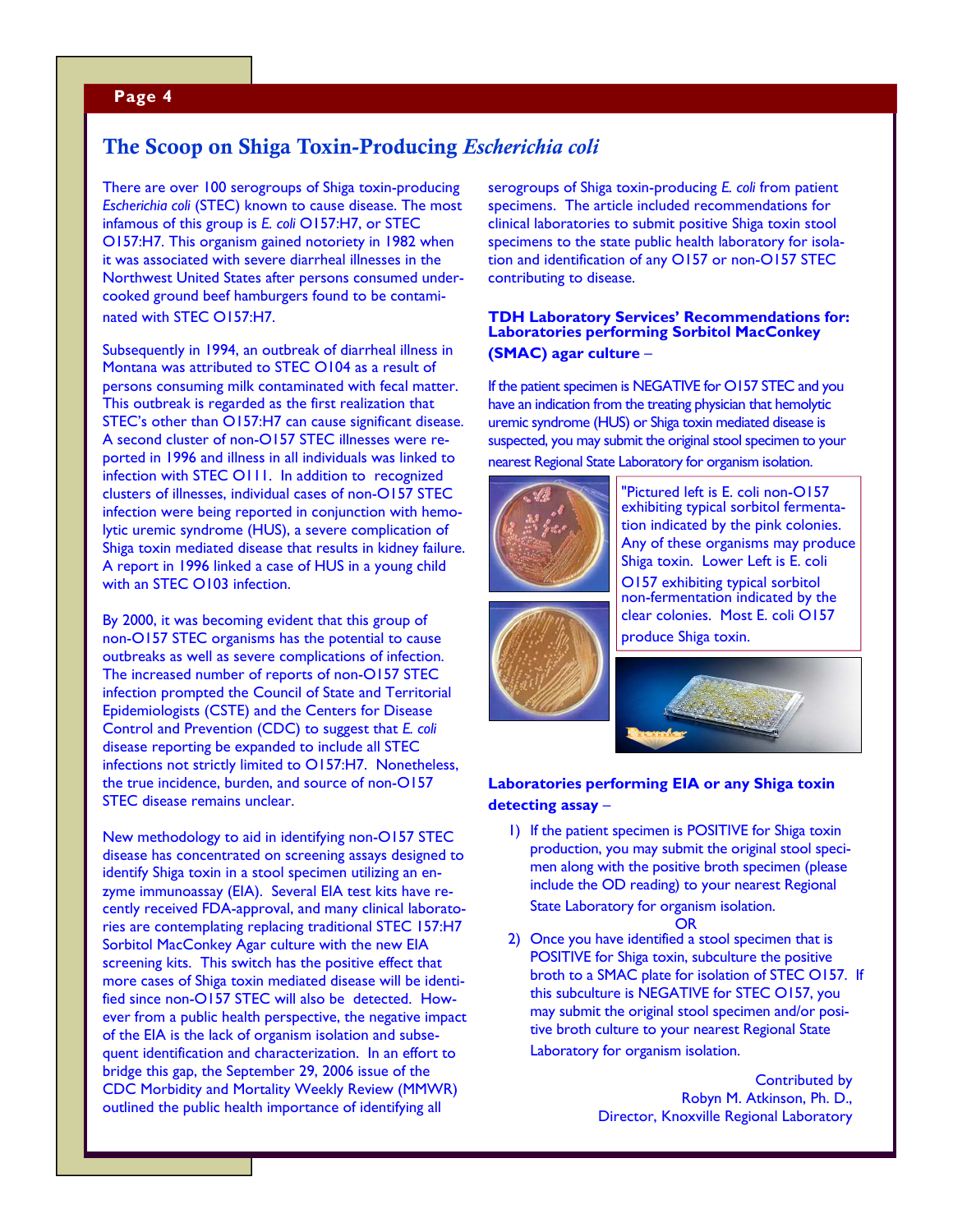#### **Volume 1, Issue 2 Page 5**

# Molecular Biology News

# Tennessee Participates in FDA Validation Study

Tennessee is one of eleven laboratories that recently participated in a validation study in collaboration with the FDA Pacific Regional Laboratory. The purpose of this study was to assess a real time polymerase chain reaction (rt-PCR) method for detecting *E. coli* O157:H7 in foods. The study consisted of three challenges containing 18 food items

each, processed in duplicate. Food items were assayed by both FERN (Food Emergency Response Network) and BAM (FDA's Bacteriological Analytical Manual) protocols. The foods positive by the FERN rt-PCR method were then plated and confirmed by conventional methods; while foods processed by BAM method were directly plated and confirmed. With the

FERN method, a sample can have a preliminary result within 24 hours from initial setup rather than the traditional 48 to 72 hours. The study was completed on July 31, 2007. Results were sent to the FDA Pacific Regional Laboratory for analysis.

Contributed by Amy M. Woron, Manager and Jeannette Dill, Microbiologist Molecular Biology Unit





Jeannette Dill is pictured processing spinach samples for the FERN part of the validation. Previously tested items consisted of cheese and liquid milk. Ms. Dill is a Microbiologist in the Molecular Biology Unit of the TDH Laboratory Services in Nashville.



# Detection of Norovirus By Real Time RT-PCR

The leading cause of acute nonbacterial gastroenteritis in industrialized nations, accounting for at least 50% of

all food borne gastroenteritis outbreaks in the United States, is Norovirus. Laboratory diagnosis of Norovirus infections has been limited in the past because Norovirus is not able to be cultured in currently available cell lines. Other detection methods, such as the detection of a four fold increase of specific antibodies in acute and convalescent serum are time consuming and less sensitive and specific than molecular testing. Norovirus testing by real-time RT-PCR on stool specimens allows for earlier detection of Norovirus infections and outbreaks due to a shorter turn-around-time for laboratory results.

**Norovirus testing is only available through epidemiology consultation.** 

Specimens must be submitted in Para-Pak C&S transport media (preferred and pictured at right) and pictured at or clean containers and should contain at least one gram of stool. For further information and testing approval contact the local or regional public health epidemiologist in your area.

> Contributed by Amy Woron, Manager Molecular Biology Unit